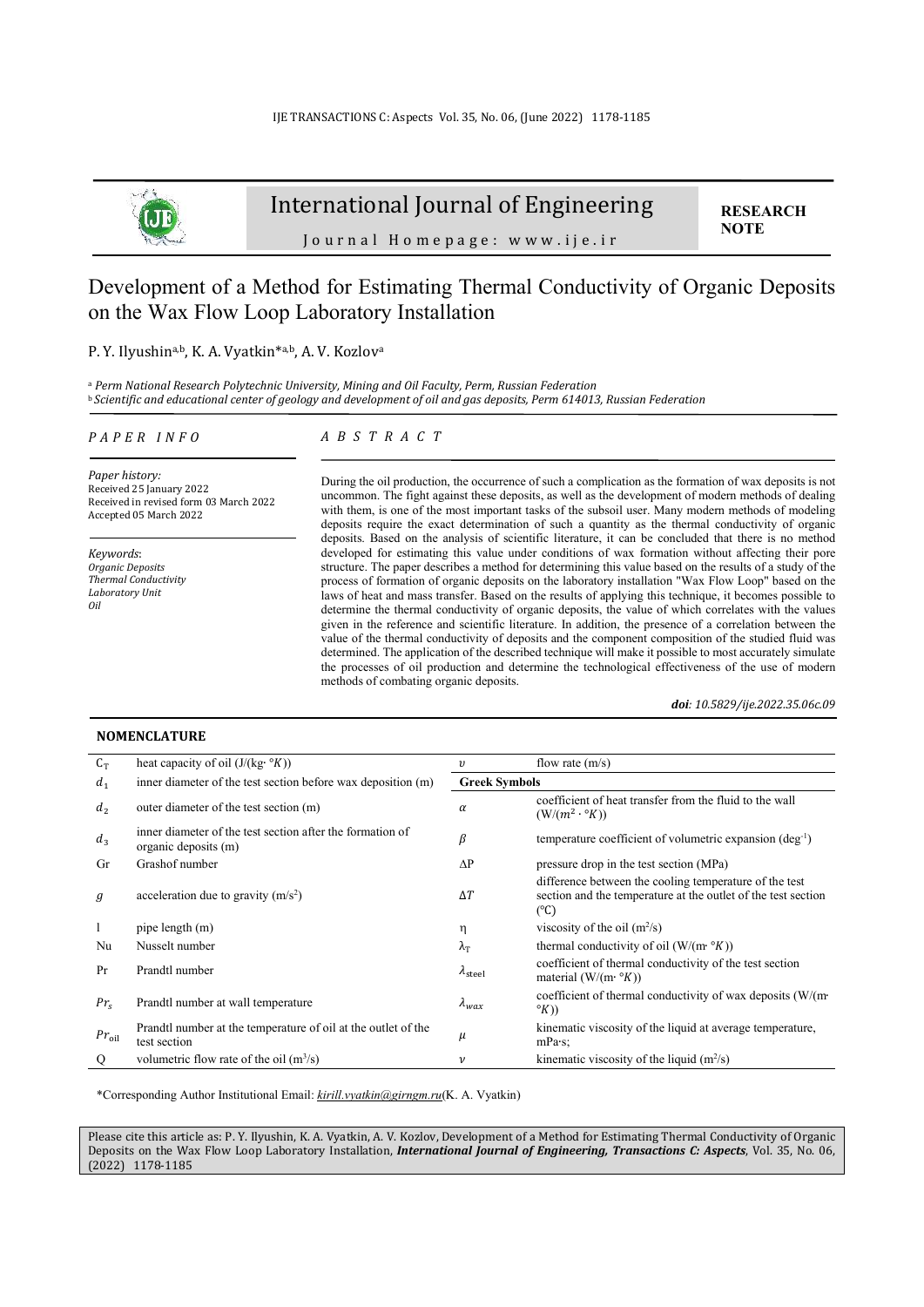| $q_i$   | value of the linear heat flux density $(W/m)$                                                       | $\sum (C_{17} - C_{60})$ | total content of high weight components in oil (%)                           |
|---------|-----------------------------------------------------------------------------------------------------|--------------------------|------------------------------------------------------------------------------|
| Re      | Reynolds number                                                                                     | $\Sigma(C_5 - C_{16})$   | total content of low molecular weight components in<br>$oil(\%)$             |
| $R_{I}$ | thermal resistance of test section befor formation of wax<br>deposition $((m \cdot {}^{\circ}K)/W)$ | π                        | number Pi                                                                    |
| $R_I^*$ | thermal resistance of test section after formation of wax<br>deposition $((m \cdot {}^{\circ}K)/W)$ | $\rho_{15}^{15}$         | relative density of oil at a temperature 15 $\degree$ C (kg/m <sup>3</sup> ) |
|         | temperature at the entrance to the test section $({}^{\circ}K)$                                     |                          | density of the fluid $(kg/m3)$                                               |

## **1. INTRODUCTION**

Most of the oil fields in the Russian Federation and, in particular, the Perm Krai are entering the final stages of development [1]. In addition to a decrease in oil production rates and an increase in the water cut of the produced liquid, intensification of the processes of formation of asphalt-resin-paraffin deposits (ARPD) is observed in these fields [2]. The formation of these deposits causes a decrease in the hydraulic radius of the production string, an increase in pressure in the oil gathering system and a decrease in the service life of oilfield equipment [3].

At the present time, there are many methods of dealing with these deposits, but all these methods can be divided into two groups: prevention of the formation of deposits and their removal [4,5]. There is also a classification based on the active physical field: chemical, mechanical, physical and thermal [6]. The most widespread, at the moment, among the technologies for removing organic deposits are various scrapers, treatment of a well or an oil pipeline with hydrocarbon solvents, hot oil or water [7,8]. Among the methods for preventing the formation of deposits are the dosage of waх deposits inhibitors, the use of smooth coatings on the inner surface of the tubing and heating cables [9,10]. Also, many modern methods of dealing with deposits find their place in oil production, among which we can identify the technology of the "controlled layer", oil treatment with ultrasound, selection of the speed mode of the well, etc. [11-13]. As part of the review of the scientific literature, it was noted that for the application of these methods, the required value is the thermal conductivity of organic deposits.

An important note is the need to assess the thermal conductivity of organic deposits without physical impact on their pore structure. The volume of these deposits is heterogeneous in its properties, deposits can have different porosity values, and the pore space is filled with various fluids [14].

At the same time, in many scientific publications, including literature [15,16], this value was taken equal to a constant, the justification for which was not given.

In the modern oil industry, there is a strong trend towards the digitalization of production, including the development and implementation of "digital twins" of fields and computer modeling of oil production and transportation processes. For the successful implementation of these technologies, it is necessary to have a large amount of data on the properties of fluids, the laws of their flow and heat and mass transfer. So, for example, in the well-known methods for determining the temperature of the inner surface of the tubing string, the processes of paraffin formation and related changes in the heat and mass transfer regime are not taken into account [17,18]. To take into account these changes, it is required to use not only more modern methods for determining the temperature of the production wellbore but also a number of studies to determine the actual thermal conductivity of organic deposits. This fact confirms the importance of this parameter for the process of modeling the fluid flow along the production wellbore.

Another important trend in modern oil production is the environmental friendliness of the field. In this regard, new methods are being developed for using oilfield waste, including paraffin deposits. Their use is possible as thermal insulation, as part of the road surfaces and for petrochemical purposes [19,20]. All these areas require a deep study of the properties and composition of the formed deposits, including their thermal conductivity.

Modeling of wax formation processes is also of fundamental importance in the design of production and transportation of formation fluids. The assessment of the probability of formation of these deposits and the nature of their distribution along the length of the production tubing or linear oil pipeline makes it possible to assess the need to apply methods to combat waх deposits for the trouble-free operation of oilfield equipment.

Modeling of the processes of formation of organic deposits occurs in various software systems using a variety of models for the formation of these deposits. Most of the models described in the scientific literature take into account the composition of the fluid, the thermobaric and velocity conditions of its flow [21]. A common parameter taken into account in all considered models is the presence of a temperature gradient between the fluid flow and the cold surface. However, when modeling the processes of formation of organic deposits, the thermal conductivity of these deposits, which can have a significant impact on the kinetics of this process, is not taken into account. Veiga et al. [22], Sousa et al. [23], they have demonstrated that the thermal resistance of organic deposits is the dominant resistance when the thickness of organic deposits reaches 5% of the pipe diameter. As a result of modeling the thickness of organic deposits in the annular geometry of the laminar flow, it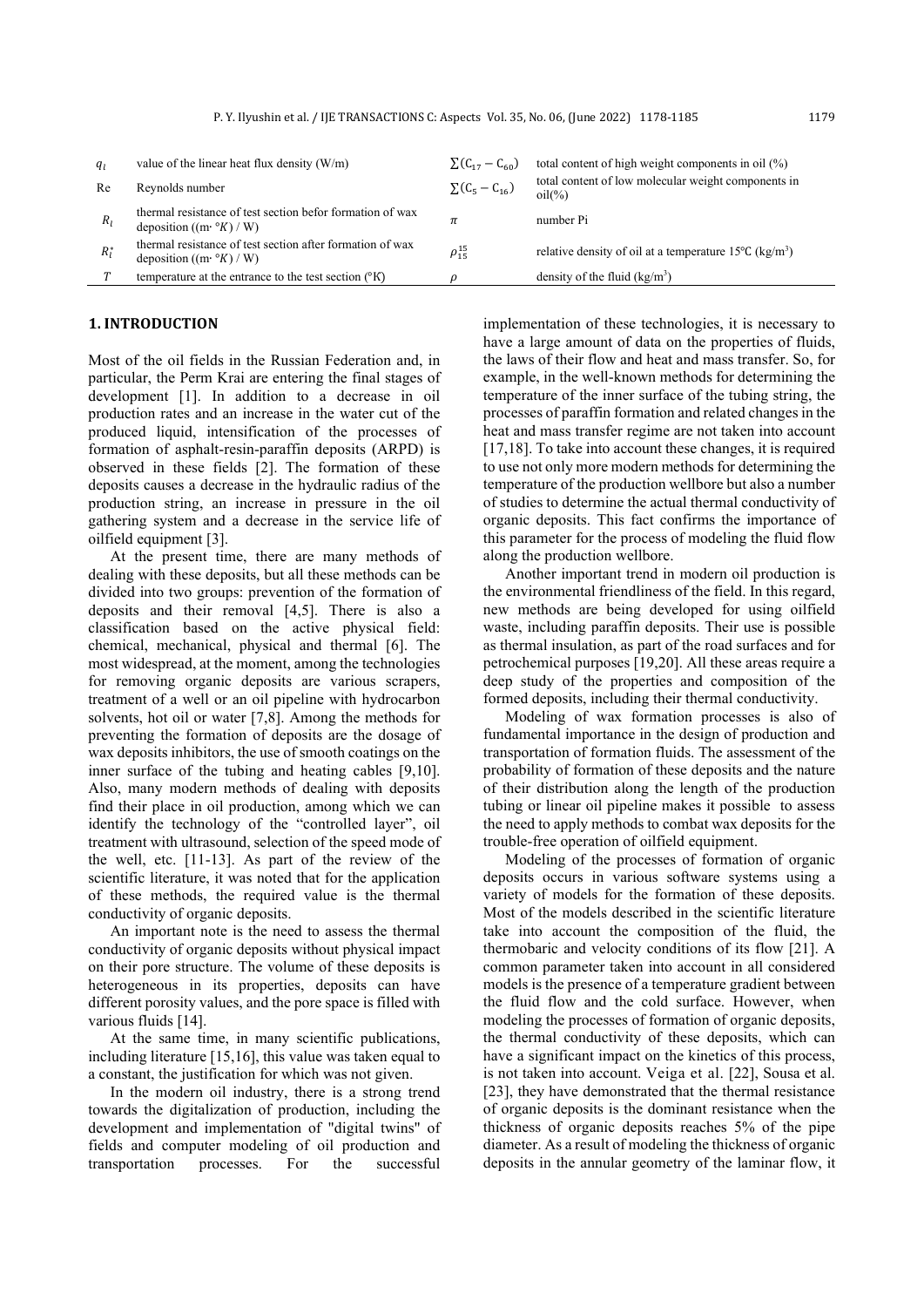was found that a change in the thermal conductivity of organic deposits from 0.1 to 0.4 W/(m∙ °K) leads to a change in the thickness of waх deposits by 50%, which confirms the importance of this parameter in modeling paraffin formation.

Based on the foregoing, it becomes obvious that for the most detailed modeling of the processes of oil production and transportation, as well as the introduction and assessment of the technological efficiency of the modern methods of combating organic deposits, it is necessary to develop a method for determining the thermal conductivity of organic deposits. This work presents a method that allows estimating this value with sufficient accuracy in the study of the process of organic deposits formation on the laboratory installation "WaxFlowLoop".

### **2. MATERIALS AND METHODS**

The "WaxFlowLoop" laboratory installation is a closed hydraulic circuit for studying the process of paraffin formation. This unit as an experimental setup is shown in Figure 1. The principle of operation of the installation is to constantly maintain the temperature of the test fluid circulating through the system and to cool the test section to create a temperature gradient between the flow and the wall. The pressure in the system is set due to the injection of nitrogen into the feed tank through a special channel (not shown in the figure).

Conducting research on this installation involves simulating the movement of fluid in a real oil pipeline. The achievement of this goal is provided by kinematic, thermal and technological similarities. The kinematic is provided by controlling the mass flow rate of the oil in the test section by means of frequency control of the motor. Thermal similarity is provided by setting the required oil and test section temperatures. Technological similarity means the study of the real fluid, as well as the execution of the test section of their stainless steel. Providing these similarities allows us to speak about the similarity of the modes of formation of organic deposits in the test section and in a real oil pipeline.

During the operation of this laboratory installation, in order to simulate the process of fluid transportation in a real pipeline, the mass flow rate of the pump is selected based on the requirements for observing kinematic similarity. Compliance with this requirement, as well as the execution of the test section from stainless steel and correct sampling, allows us to speak about the similarity of the conditions for the formation of organic deposits in the considered laboratory stand and the real pipeline. As part of this work, studies were carried out under the laminar regime of fluid flow in the test section.

During the study, many different parameters are recorded, among them: pressure drop between the inlet and outlet of the test section, temperature at the inlet and outlet of the test section, oil mass flow rate, oil density, temperature in the installation and thermostats, etc. The study on this installation lasts from 8 to 36 hours with regular registration of these parameters. At the end of the study, a database is formed that reflects the change in all the values described above over time. Based on these data, it becomes possible to determine the thickness of organic deposits at each moment of the time, for this we write expression 1, which is the Poiseuille equation, which is a special case of the Darcy-Weisbach formula for the laminar flow regime when calculating pressure losses in the pipeline [24].

$$
\Delta P = \frac{Q \cdot 128 \cdot \eta \cdot l}{\pi \cdot d_1^4} \tag{1}
$$

Transforming this expression, we get expression 2, which is an expression for determining the internal diameter of the test section.

$$
d_1 = \left(\frac{Q \cdot 128 \cdot \eta \cdot 1}{\pi \cdot \Delta P}\right)^{1/4} \tag{2}
$$



**Figure 1.** Laboratory installation "WaxFlowLoop"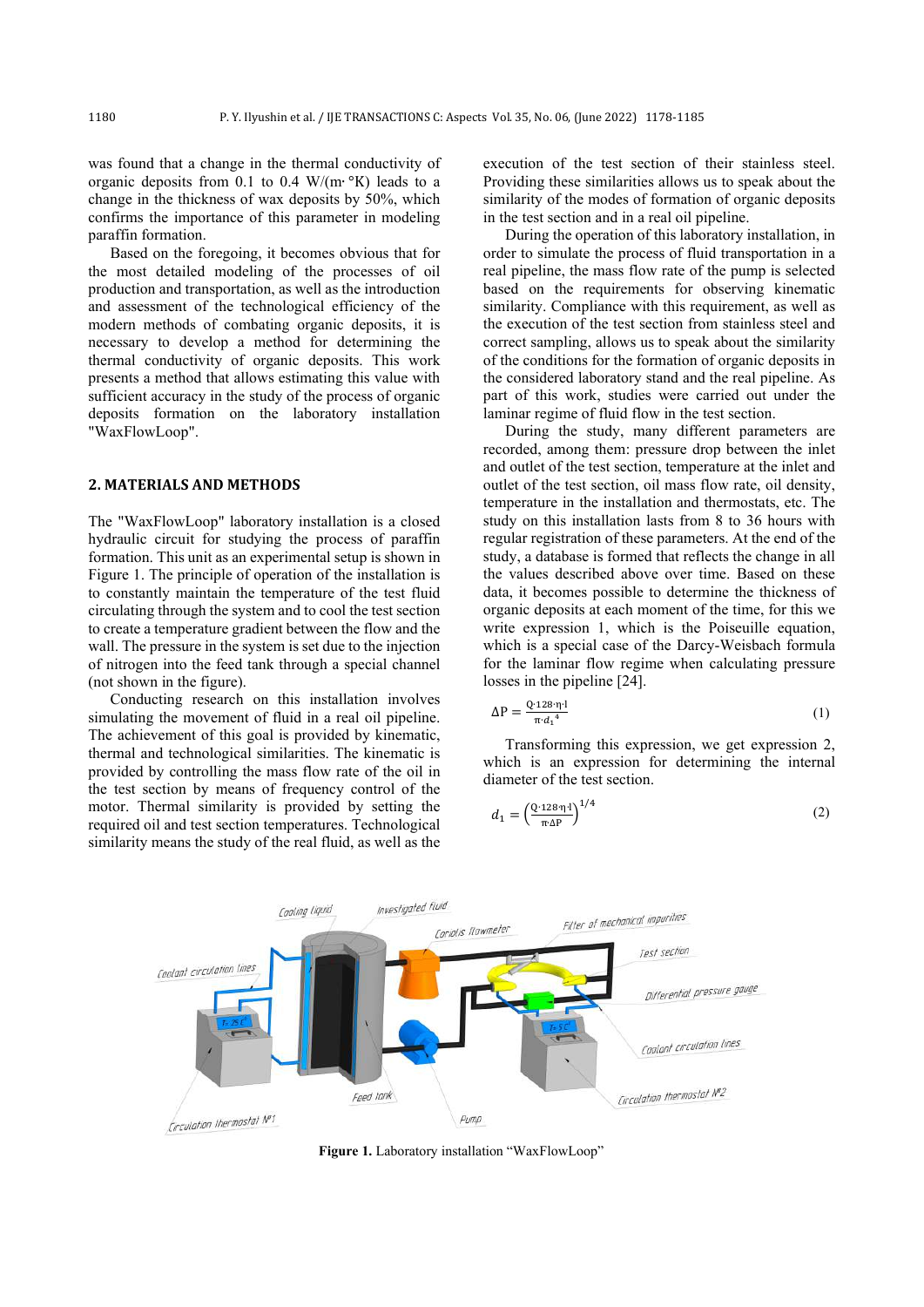For a reliable assessment of the thermal conductivity of organic deposits, it is necessary to know the dynamics of changes in the temperature of the inner surface of a particular point of the test section; however, this installation will only allow estimating the temperature at the outlet of the test section. To determine the correctness of taking this temperature as the temperature in the test section, modeling was carried out in the Ansys Fluent software package. The simulation results are shown in Figure 2.

From the modeling results, it becomes obvious that the flow temperature drops sharply at the entrance to the test section and its further decrease can be taken as insignificant. As a result, the temperature at the point of the test section in this method will be taken as the temperature at the outlet of the test section.

It is also important to note that in order to determine the thermal conductivity, it is necessary that all data recorded during the study change linearly, and the mass flow rate, the temperature at the inlet to the test section and in circulation thermostats change by no more than 5%. This value was obtained during laboratory tests and interpretation of their results.

To assess the thermal conductivity, the following initial data are required: the dynamic viscosity of oil at the temperature to which the test section is cooled and the test fluid is heated, the density of the mixture at the beginning of the study, the temperature at the inlet to the test section, the cooling temperature of the test section, at the outlet of the test section at the beginning of the study and finally, the thickness of organic deposits on the wall of the test section, the mass flow rate of the test fluid through the test section, the inner and outer diameters of the test section before paraffin formation, the thermal conductivity of the test section material, the thermal expansion coefficient of the oil.

The first step is to determine the thermal conductivity and heat capacity of the oil according to the empirical formulas of Craig, presented in expressions 3 and 4, respectively [25].



**Figure 2.** Modeling the temperature distribution in the test section during laboratory research

$$
\lambda_{\rm T} = \frac{0.00117}{\rho_{15}^{15}} \cdot (1,1474 - 0,00054 \cdot T) \tag{3}
$$

$$
C_{T} = \frac{1.687 + 0.00339 \cdot T}{\sqrt{\rho_{15}^{15}}} \tag{4}
$$

After determining these parameters, it is necessary to determine a number of criteria for hydrodynamic and thermal similarity, namely: Reynolds, Prandtl and Grashof, the formulas for determining which are presented in expressions 5-7, respectively. Based on the obtained data values, the criterion is to select a formula to determine the  $Nu$  Within the framework of this installation, it is proposed to use the formula given in expression 8.

$$
\text{Re} = \frac{v \cdot d_1}{v} \tag{5}
$$

$$
Pr = \frac{C_T \cdot \nu \cdot \rho}{\lambda_T} \tag{6}
$$

$$
Gr = \frac{g \cdot \beta \cdot d_1^3}{v^2} \cdot \Delta T \tag{7}
$$

$$
Nu = 0.5 \cdot \text{Re}^{0.33} \cdot Gr^{0.1} \cdot Pr_{\text{oil}}^{0.43} \cdot \left(\frac{Pr_{\text{oil}}}{Pr_s}\right)^{0.25}
$$
 (8)

Taking into account the known value of the Nusselt coefficient, it becomes possible to determine the heat transfer coefficient from the fluid to the wall, presented in expression 9.

$$
\alpha = \frac{Nu \cdot \lambda}{d_1} \tag{9}
$$

Using this coefficient, we determine the value of the linear thermal resistance of heat transfer through the cylindrical wall  $(R_l)$  and the value of the linear heat flux density  $(q_l)$ , according to expressions 10 and 11, respectively. It should be noted that the application of the classical Fourier heat transfer equation is due to the slow change in the temperature gradient and flow in the test section of the Wax Flow Loop installation [26]. In expression 11, the heat transfer coefficient from the test section to air is not taken into account due to its insignificant value and the high complexity of the calculation.

$$
R_l = \frac{1}{\alpha \cdot d_1} + \left(\frac{1}{2\lambda_{steel}} \cdot \ln \frac{d_1}{d_2}\right) \tag{10}
$$

$$
q_l = \frac{\pi \Delta T}{R_l} \tag{11}
$$

Having determined the value of the linear density of the heat flux, it is necessary to take it as a constant for a given operating mode of the installation since the heat transfer mode remains stationary and the heat flux remains unchanged. Accordingly, in the process of formation of organic deposits, as the thermal resistance of the test section changes, due to the formation of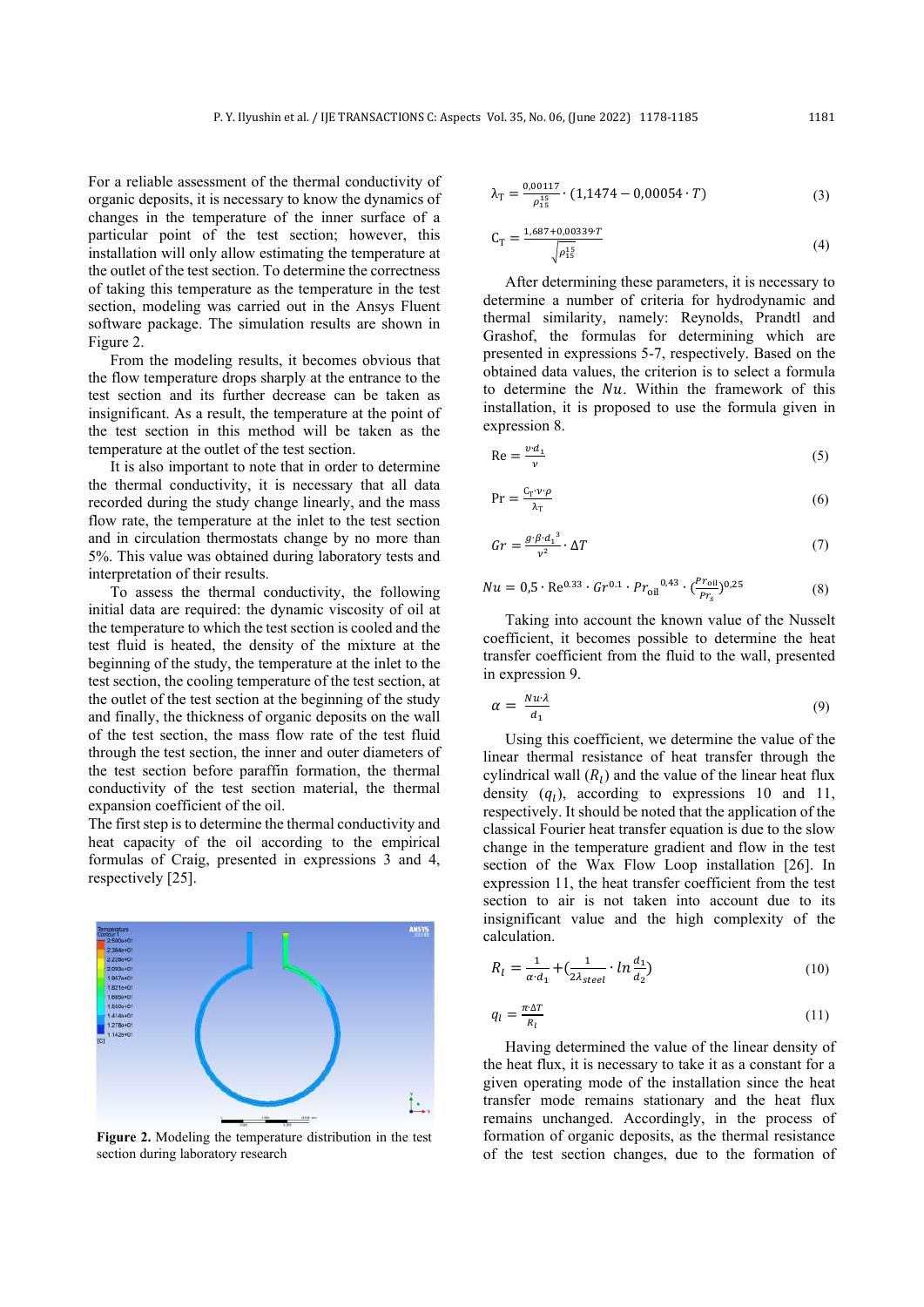organic deposits, the temperature gradient will also change. Let us write expression 12, which reflects the change in the value of thermal resistance after the formation of organic deposits.

$$
R_l^* = \frac{1}{\alpha \cdot d_1} + \left(\frac{1}{2\lambda_{steel}} \cdot \ln \frac{d_1}{d_2}\right) + \left(\frac{1}{2\lambda_{wax}} * \ln \frac{d_2}{d_3}\right) \tag{12}
$$

Having transformed expression 11, taking into account expression 12, we write the formula for determining the thermal conductivity of organic deposits in the form of expression 13.

$$
\lambda_{\text{wax}} = \frac{\ln \frac{d_2}{d_3}}{2 \cdot (R_l^* - R_l)}\tag{13}
$$

The method presented in this work allows us to evaluate the thermal conductivity of organic deposits without the use of additional research methods, but only based on the results of assessing the kinetics of waх deposits formation at the "WaxFlowLoop" installation.

The assumption of the application of this technique is the uniform distribution of the thickness of organic deposits along the length of the test section, since it is not possible to assess the actual profile of the adhered deposits. However, it should be noted that if there is an uneven distribution of organic deposits in the test section, this will not significantly affect its total thermal resistance.

#### **3. RESULTS AND DISCUSSIONS**

As an illustration of the work of this method, we present the processing of data from a real laboratory study. The initial data for processing are presented in Table 1.

Graphs reflecting the change in the main parameters of the study are shown in Figure 3.

| <b>TABLE 1. Parameters of laboratory research</b>         |                              |                         |        |  |  |  |
|-----------------------------------------------------------|------------------------------|-------------------------|--------|--|--|--|
| Parameter                                                 | <b>Dimesion</b>              | Value                   |        |  |  |  |
| Dynamic vicosity                                          | 20 °C                        | mPa·s                   | 32.25  |  |  |  |
| of oil                                                    | $5^{\circ}C$                 |                         | 96.7   |  |  |  |
| Oil density                                               |                              | kg/m3                   | 885.12 |  |  |  |
| Thermal conductivity of the test section<br>material      |                              | $W/(m \cdot \text{°K})$ | 90     |  |  |  |
| Mass flow rate of liquid                                  |                              | kg/h                    | 4.0    |  |  |  |
| Temperature at the<br>outlet of the test                  | At the start of<br>the study | °C                      | 13.81  |  |  |  |
| section                                                   | At the end of the<br>study   | °C                      | 15.21  |  |  |  |
| Cooling temperature of the test section                   |                              | °C                      | 5      |  |  |  |
| Thickness of organic deposits at the end.<br>of the study |                              | mm                      | 0.495  |  |  |  |

As a result of processing this study, it was obtained that the average thermal conductivity of organic deposits is 0.247 W/(m∙°K). Due to the fact that there were no available methods, techniques or empirical dependencies to determine this value, a comparison of this value with tabular values was carried out. The value obtained by the team of authors slightly differs from that given in the reference literature, which can be explained by differences in the fractional and component composition of the studied deposits.

This paper presents the results of processing a number of laboratory studies to determine the thermal conductivity of waх deposits (Figure 4). These studies were carried out on 20 formation fluid samples. These oils were selected from various production wells in the Perm Krai. The fractional composition was determined by gas chromatography for each of the studied fluids. In order to characterize the fractional composition of the fluid by one parameter, a value characterizing the ratio of low-molecular and high-molecular components in the studied fluid was developed. The formula for calculating this value is presented in expression 14. The results of determining this correlation dependence are shown in Figure 4.



**Figure 3.** Changes in the operating temperature of the installation and the thickness of organic deposits (a), density and flow rate of the liquid (b)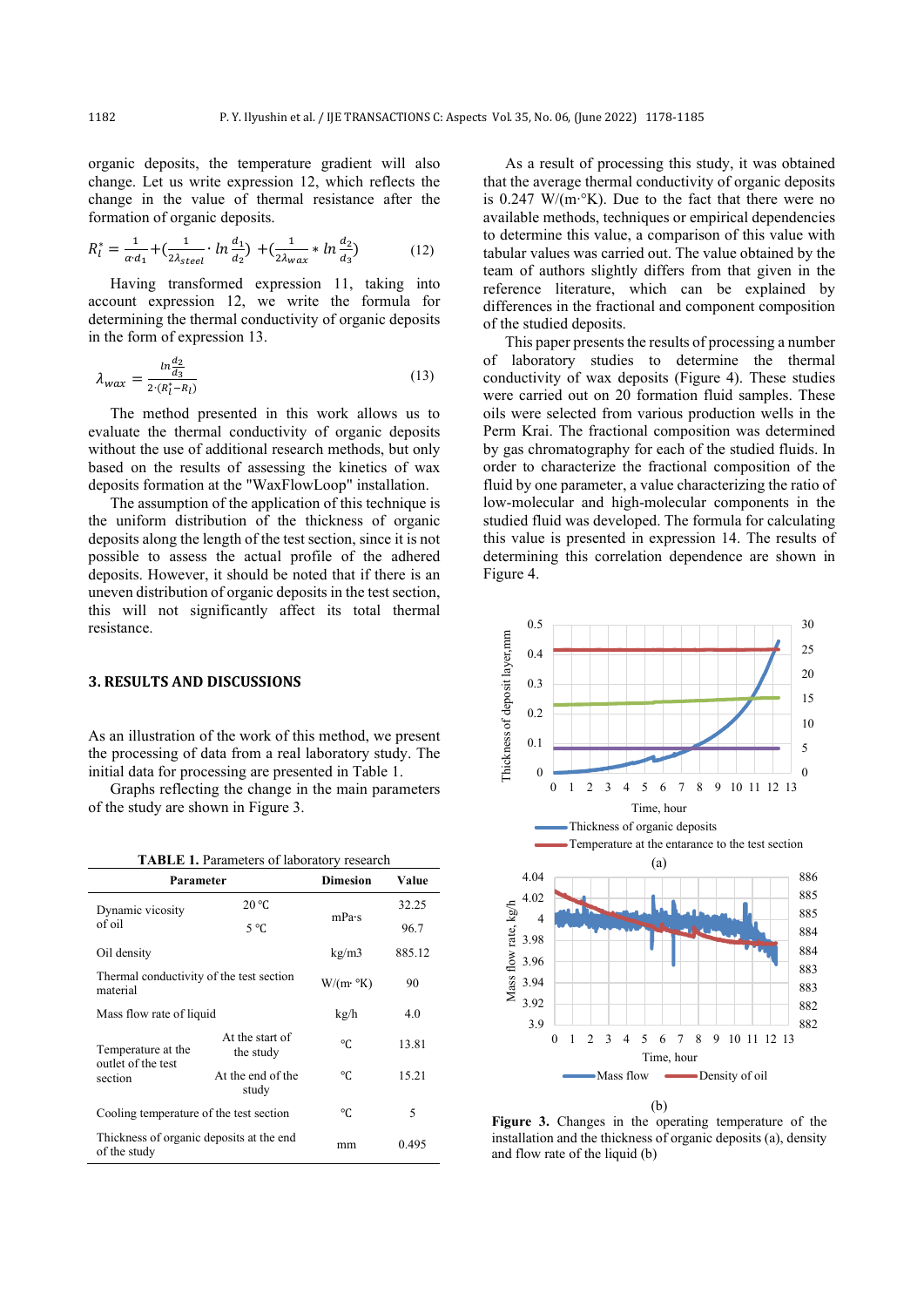

**Figure 4.** Dependence of waх deposits thermal conductivity on characteristics of fractional composition

$$
X = \frac{\Sigma (C_5 - C_{16})}{\Sigma (C_{17} - C_{60})} * 100\%
$$
\n(14)

As can be seen from Figure 4, for the studied oils, the fractional composition characteristic is in the range of 35.4% to 139.1%. Analyzing the nature of the change in thermal conductivity, it is worth noting that there is a steady upward trend in this value with an increase in the characteristics of the fractional composition in the entire considered range. The presence of this dependence indicates a lower value of the thermal conductivity coefficient for heavy oils, which is explained by the content of high concentrations of resins and asphaltenes in them.

In addition to this parameter, the dependence between the thermal conductivity of wax deposits and the viscosity of the fluid under study is determined. This correlation is substantiated by a significant effect on the fluid viscosity of the content of high-molecular components. As is known, the thermal conductivity of hydrocarbons of the methane series decreases with increasing molecular weight, which is generally confirmed by this dependence shown in Figure 5.



**Figure 5.** Dependence of waх deposits thermal conductivity on fluid viscosity

Analysis of Figure 5 confirms the theory of the influence of fluid composition on the thermal

conductivity of waх deposits. The high content of heavy components causes an increase in fluid viscosity and a decrease in its thermal conductivity. The obtained correlation dependence confirms the previously put forward assumptions and shows that the estimation of the thermal conductivity of organic deposits is possible, including the results of fluid rheological studies, without carrying out an expensive study of the fractional composition.

The developed method makes it possible to determine the thermal conductivity of organic deposits in the process of paraffin formation, without changing their pore structure. The use of this method will make it possible to estimate this value with sufficient accuracy, which will allow the most accurate modeling of wax formation, the temperature of the inner surface of the production tubing and a linear oil pipeline. A feature of this method can be considered the conduct of research in a laminar mode and the study of exclusively degassed formation samples; however, this is a limitation of the laboratory installation. Determination of the correlation dependences between the thermal conductivity of waх deposits and the characteristic of the fractional composition will make it possible to estimate this value more correctly without carrying out long laboratory studies. Further research in this area can be aimed at influencing the thermal conductivity of organic deposits, the temperature of their formation, the presence of inclusions of oil and water phases.

### **4. CONCLUSIONS**

As a result of the work performed, in the following should be noted:

1. The authors have developed a previously absent method for determining the thermal conductivity of organic deposits under conditions of paraffin formation without physical impact on the pore structure of deposits. 2. The value obtained as a result of the implementation of this method correlates with the data given in the referred literature.

3. Analysis of studies indicates the presence of a correlation between the thermal conductivity of deposits and the composition and properties of the initial fluid, as a result of which its assessment is possible without additional laboratory studies.

4. The application of the above methodology is possible to increase the accuracy of modeling the process of formation of organic deposits or the introduction of modern methods to combat these deposits.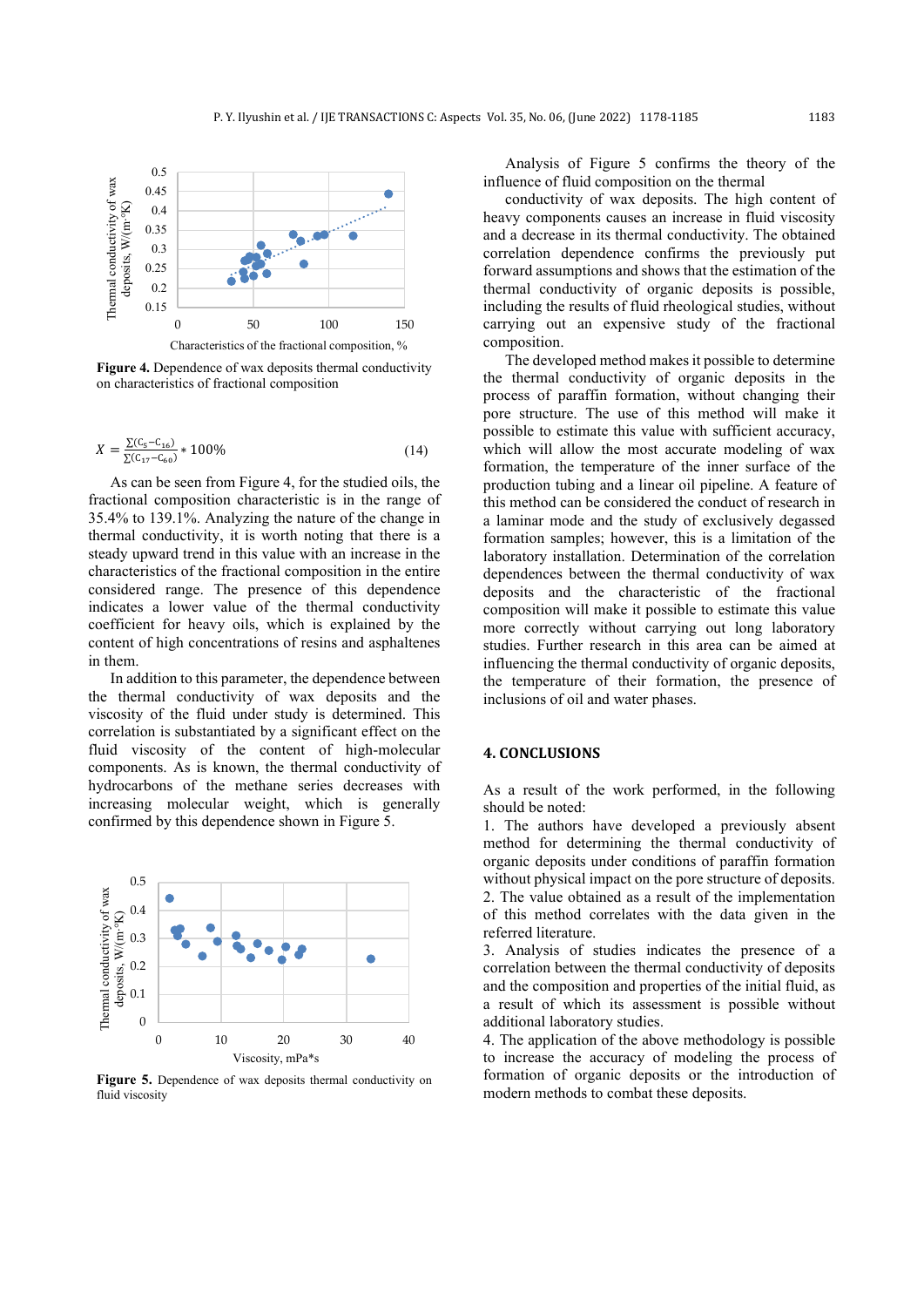#### **5. ACKNOWLEDGEMENTS**

The work was carried out in the organization of the Lead Contractor as part of the R&D, carried out with the financial support of the Ministry of Science and Higher Education of the Russian Federation (agreement number 075-11-2021-052 of 24 June 2021) in accordance with the decree of the Government of the Russian Federation: 09.04.2010, number 218 (PROJECT 218). The main R&D contractor is Perm National Research Polytechnic University.

### **6. REFERENCES**

- 1. Ilushin, Pavel, Kirill Vyatkin, and Alexander Menshikov. "Development of a Methodology and Software Package for Predicting the Formation of Organic Deposits Based on the Results of Laboratory Studies", *Fluids* Vol. 6, No. 12, (2021), 446. https://doi.org/10.3390/fluids6120446
- 2. Vyatkin K., Mordvinov V., Ilushin P. and Kozlov A. "Influences of the Water Cut of Pumping Oil and the Mineralization of the Associated Water on the Rate of Sludging", *Applied Sciences***,** Vol. 11, No. 15, (2021), 6678. DOI: 10.3390/app11156678
- 3. Safiulina A. G., Ibragimova D. A., Baibekova L. R., Soldatova R., Petrov S. M. and Bashkirtseva N. Y. "Modeling of Paraffin Wax Deposition Process in Poorly Extractable Hydrocarbon Stock", *Chemistry and Technology of Fuels and Oils***,** Vol. 53, No. 6, (2018), 897-904.
- 4. Ljapin, A. Ju., Astahov, A. V. and Mihaljov, Ju. P. "Study of the crystallization temperature of paraffins in oil in order to reduce the formation of asphalt-resin-paraffin deposit", *Science and Technologies: Oil and Oil Products Pipeline Transportation*, Vol. 7, No. 6, (2017), 28-35. DOI: 10.28999/2541-9595-2017-7- 6-28-35
- 5. Banki R., Hoteit H. and Firoozabadi A. "Mathematical formulation and numerical modeling of wax deposition in pipelines from enthalpy–porosity approach and irreversible thermodynamics", *International Journal of Heat and Mass Transfer,* Vol. 51, No. 13-14, (2008), 3387-3398. https://doi.org/10.1016/j.ijheatmasstransfer.2007.11.012
- 6. Goswant Т. К. "How to Get Rid of Paraffin Deposition in Pipe Line. Chem", *Age India***,** Vol. 20, No. 4, (2011), 15-16.
- 7. Ivanova, L. V., Burov, E. A. and Koshelev, V. N. "Asphalt-resinparaffin deposits in production, transport and storage processes", *Oil and Gas Business*, Vol. 1, (2011), 268-284.
- 8. Abdullina A. and Fatykhov M. A. "Electromagnetic method of wax melting in a pipe", Automation, Telemechanization and Communication in the Oil Industry, No. 7, (2012), 25-28.
- 9. Ilushin, P., Vyatkin, K. and Kozlov, A. "Development of an Approach for Determining the Effectiveness of Inhibition of Paraffin Deposition on the Wax Flow Loop Laboratory Installation.", *Inventions*, Vol. 7, No. 1, (2022).
- 10. El-Dalatony M. M., Jeon B. H., Salama E. S., Eraky M., Kim W. B., Wang J. and Ahn T. "Occurrence and characterization of paraffin wax formed in developing wells and pipelines", *Energies***,** Vol. 12, No. 6, (2020), 967-989. DOI: 10.3390/en12060967
- 11. Gilmutdinov N. R., Dmitriev M. E. and Mastobaev B. N., "New direstions of using asphalt-resinous paraffin deposits in the process of pipeline oil transportation', *Transport and Storage of Petroleum and Hydrocarbon Raw Material***,** No. 2, (2015), 8-12.
- 12. Revel-Muroz P. A., Gilmutdinov N. R., Dmitriev M. E. and Mastobaev B. N. "Use of asphalt-resin-paraffin deposits as thermal and anticorrosive insulation of oil pipelines", *Transport*

*and Storage of Petroleum and Hydrocarbon Raw Material,* No. 3, (2016), 12-16.

- 13. Shchurova E. V., Krys A. O., Khuramshina R. A. and Valeev A. R. "Removal of asphalt-resin-paraffin deposits from oil storage tanks using ultrasonic action", *Transport and Storage of Petroleum and Hydrocarbon Raw Material***,** No. 5-6, (2020), 29- 33.
- 14. Ghasemi, M. Hadi, S. Hoseinzadeh, and Memon, S. "A dualphase-lag (DPL) transient non-Fourier heat transfer analysis of functional graded cylindrical material under axial heat flux", *International Communications in Heat and Mass Transfer***,** No. 131, (2022), 105858. https://doi.org/10.1016/j.icheatmasstransfer.2021.105858
- 15. Mugallimov F. M. and Abdullaev A. A. "Modeling the thermal regime when creating a controlled layer of ARPD on the inner surface of oil pipelines", *Transport and Storage of Petroleum and Hydrocarbon Raw Material***,** No. 1, (2016), 9-12.
- 16. Sun D., Zhu Z., Hu Z. and Wu M. "Experimental and theoretical study on wax deposition and the application on a heat insulated crude oil pipeline in Northeast China", *Oil & Gas Science and Technology***,** Vol. 73, No. 3, (2020), 1-11.
- 17. Hosseinipour A., Japper-Jaafar A., Yusup S. and Ismail L. "Application of the Avrami Theory for Wax Crystallisation of Synthetic Crude Oil", *International Journal of Engineering, Transactions A: Basics,* Vol. 32, No. 1, (2019), 18-27. DOI: 10.5829/IJE.2019.32.01A.03
- 18. Krivoshchekov, S. N., K. A. Vyatkin and A. V. Kozlov. "Modeling of Asphaltene-Resin-Wax Deposits Formation in a String of Hollow Rods During Simultaneous Separate Operation of Two Oil Reservoirs", *Chemical and Petroleum Engineering,* Vol. 57, No. 3, (2021), 213-219.
- 19. Hoseinzadeh, S., Sohani, A. and Ashrafi, T. G. "An artificial intelligence-based prediction way to describe flowing a Newtonian liquid/gas on a permeable flat surface", *Journal of Thermal Analysis and Calorimetry***,** (2021), 1-7.
- Al-Hasan, S. J. A., Balamuralikrishnan, R. and Altarawneh, M. "Eco-Friendly Asphalt Approach for the Development of Sustainable Roads", *Journal of Human, Earth, and Future***,** Vol. 1, No. 3, (2020), 97-111. DOI: 10.28991/HEF-2020-01-03-01
- Vyatkin K. A., Ilushin P. Y. and Kozlov A.V. "Forecasting the Value of the Linear Pipeline Cleaning Interval Based on the Laboratory Research", *International Review of Mechanical Engineering,* Vol. 15, No. 6, (2021), 294-300. DOI: 10.15866/ireme.v15i6.20811
- 22. Veiga H. M. B., Fleming F. P. and Azevedo L. F. A. "Wax deposit thermal conductivity measurements under flowing conditions", *Energy & Fuels***,** Vol. 31, No. 11, (2017), 11532-11547.
- 23. Sousa, A. L., Matos, H. A. and Guerreiro, L. P. "Preventing and removing wax deposition inside vertical wells: a review", *Journal of Petroleum Exploration and Production Technology,* Vol. 9, No. 3, (2019), 2091-2107. DOI: 10.1007/s13202-019- 0609-x
- 24. Adeyemi, T. S. "Analytical Solution of Unsteady-state Forchheimer Flow Problem in an Infinite Reservoir: The Boltzmann Transform Approach", *Journal of Human, Earth, and Future***,** Vol. 2, No. 3, (2021), 225-233. DOI: 10.28991/HEF-2021-02-03-04
- 25. Bidmus H. O. and Mehrotra A.K. "Heat-transfer analogy for wax deposition from paraffinic mixtures", *Industrial & Engineering Chemistry Research,* Vol. 43, No. 3, (2004), 791-803. https://doi.org/10.1021/ie030573v
- 26. Ghasemi, M. H., Hoseinzadeh, S., Heyns, P. S. and Wilke, D. N. "Numerical Analysis of Non-Fourier Heat Transfer in a Solid Cylinder with Dual-Phase-Lag Phenomenon", *CMES-Computer Modeling in Engineering & Sciences,* Vol. 122, No. 1, (2020), 399-414.